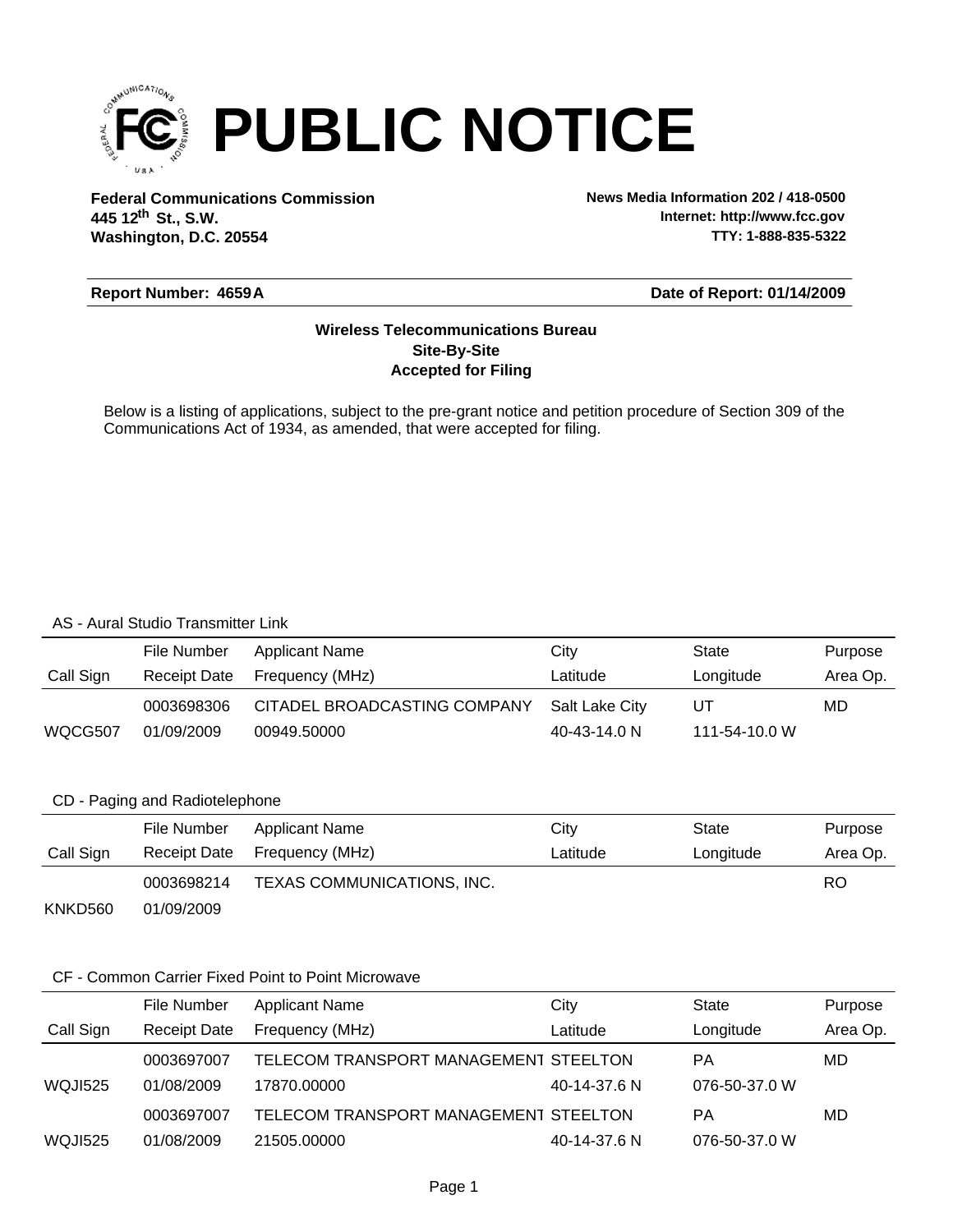# CF - Common Carrier Fixed Point to Point Microwave

|           | File Number         | <b>Applicant Name</b>                          | City              | <b>State</b>  | Purpose   |
|-----------|---------------------|------------------------------------------------|-------------------|---------------|-----------|
| Call Sign | <b>Receipt Date</b> | Frequency (MHz)                                | Latitude          | Longitude     | Area Op.  |
|           | 0003697008          | Telecom Transport Management, Inc.             | <b>HARRISBURG</b> | <b>PA</b>     | <b>MD</b> |
| WQJF658   | 01/08/2009          | 21560.00000                                    | 40-15-26.6 N      | 076-49-36.4 W |           |
|           | 0003697008          | Telecom Transport Management, Inc.             | <b>HARRISBURG</b> | <b>PA</b>     | <b>MD</b> |
| WQJF658   | 01/08/2009          | 22705.00000                                    | 40-15-26.6 N      | 076-49-36.4 W |           |
|           | 0003697009          | Telecom Transport Management, Inc.             | Coopersburg       | <b>PA</b>     | <b>MD</b> |
| WQJG296   | 01/08/2009          | 10735.00000                                    | 40-29-13.5 N      | 075-28-26.4 W |           |
|           | 0003697009          | Telecom Transport Management, Inc.             | Coopersburg       | PA            | <b>MD</b> |
| WQJG296   | 01/08/2009          | 23030.00000                                    | 40-29-13.5 N      | 075-28-26.4 W |           |
|           | 0003697010          | TELECOM TRANSPORT MANAGEMENT MILFORD TOWNSI PA |                   |               | <b>NE</b> |
|           | 01/08/2009          | 11225.00000                                    | 40-25-49.2 N      | 075-25-35.5 W |           |
|           | 0003697068          | <b>Port Networks LLC</b>                       | <b>Baltimore</b>  | MD            | <b>NE</b> |
|           | 01/08/2009          | 11605.00000                                    | 39-16-56.6 N      | 076-36-52.0 W |           |
|           | 0003697071          | <b>Port Networks LLC</b>                       | <b>Baltimore</b>  | MD            | <b>NE</b> |
|           | 01/08/2009          | 11115.00000                                    | 39-14-52.8 N      | 076-42-50.7 W |           |
|           | 0003698269          | Alaska DigiTel, L.L.C.                         | Nenana            | AK            | <b>NE</b> |
|           | 01/09/2009          | 11168.12500                                    | 64-34-38.2 N      | 149-04-50.2 W |           |

## CL - Cellular

|                | File Number         | <b>Applicant Name</b>     | City             | <b>State</b>  | Purpose   |
|----------------|---------------------|---------------------------|------------------|---------------|-----------|
| Call Sign      | <b>Receipt Date</b> | Frequency (MHz)           | Latitude         | Longitude     | Area Op.  |
|                | 0003697111          | WWC LICENSE L.L.C.        | <b>Belen</b>     | <b>NM</b>     | <b>MD</b> |
| WQGM465        | 01/08/2009          |                           | 34-43-01.7 N     | 106-47-52.7 W |           |
|                | 0003697111          | WWC LICENSE L.L.C.        | <b>BOSQUE</b>    | <b>NM</b>     | MD        |
| WQGM465        | 01/08/2009          |                           | 34-31-16.7 N     | 106-48-09.5 W |           |
|                | 0003697111          | WWC LICENSE L.L.C.        | Caballo          | <b>NM</b>     | <b>MD</b> |
| <b>WQGM465</b> | 01/08/2009          |                           | 32-58-17.6 N     | 107-13-24.4 W |           |
|                | 0003697111          | <b>WWC LICENSE L.L.C.</b> | Los Lunas        | <b>NM</b>     | <b>MD</b> |
| <b>WQGM465</b> | 01/08/2009          |                           | 34-48-53.6 N     | 106-44-27.4 W |           |
|                | 0003697111          | <b>WWC LICENSE L.L.C.</b> | Magdalena        | <b>NM</b>     | <b>MD</b> |
| WQGM465        | 01/08/2009          |                           | 33-37-32.3 N     | 107-09-28.1 W |           |
|                | 0003697111          | <b>WWC LICENSE L.L.C.</b> | <b>MAGDALENA</b> | <b>NM</b>     | <b>MD</b> |
| WQGM465        | 01/08/2009          |                           | 34-02-16.9 N     | 107-26-46.9 W |           |
|                | 0003697111          | <b>WWC LICENSE L.L.C.</b> | Quemado          | <b>NM</b>     | <b>MD</b> |
| WQGM465        | 01/08/2009          |                           | 34-18-26.1 N     | 108-35-41.1 W |           |
|                | 0003697111          | <b>WWC LICENSE L.L.C.</b> | Socorro          | <b>NM</b>     | <b>MD</b> |
| WQGM465        | 01/08/2009          |                           | 33-50-36.4 N     | 106-43-40.4 W |           |
|                | 0003697111          | WWC LICENSE L.L.C.        | <b>SOCORRO</b>   | <b>NM</b>     | <b>MD</b> |
| WQGM465        | 01/08/2009          |                           | 34-09-16.3 N     | 106-55-49.0 W |           |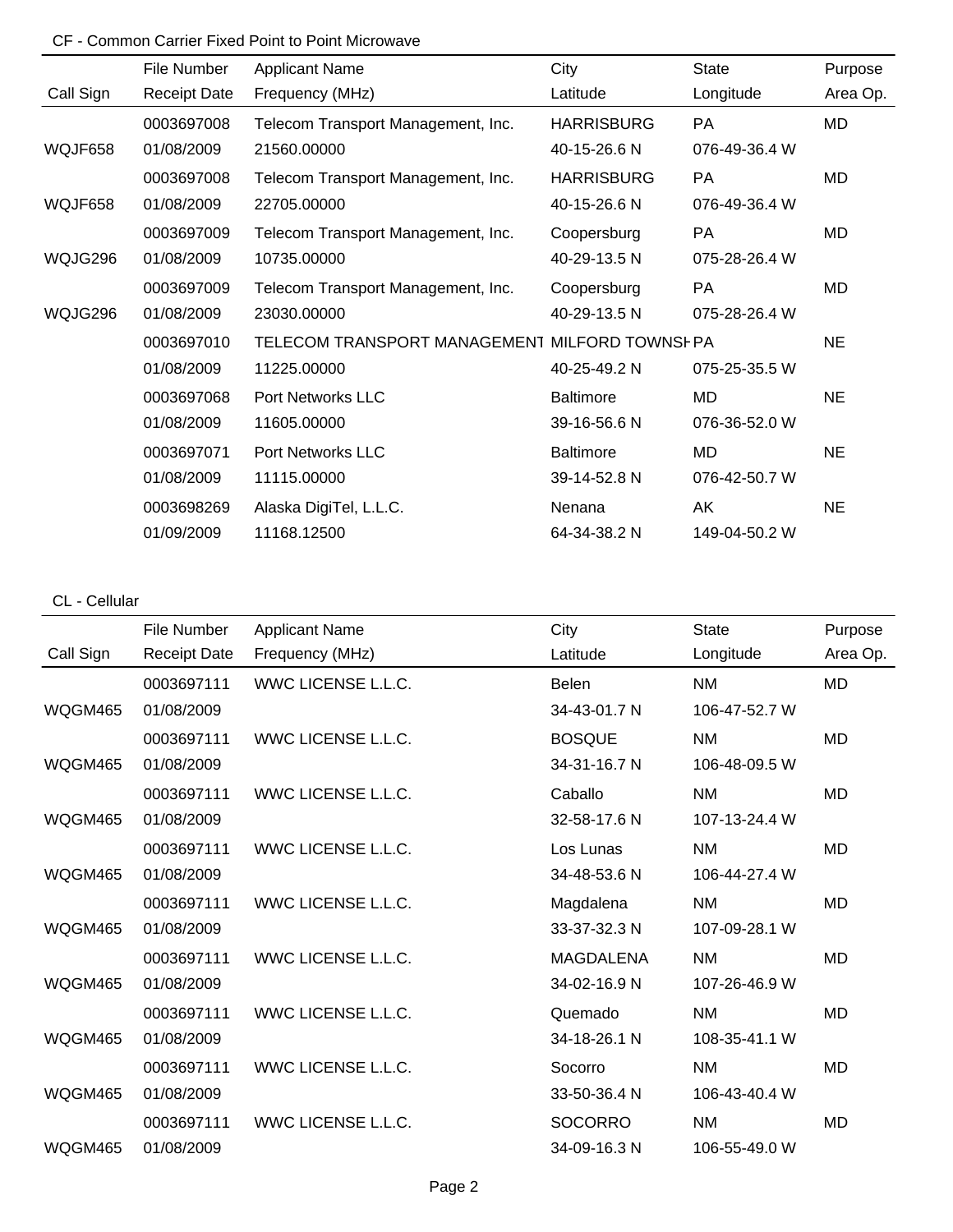## CL - Cellular

|           | File Number         | Applicant Name     | City                  | State         | Purpose  |
|-----------|---------------------|--------------------|-----------------------|---------------|----------|
| Call Sign | <b>Receipt Date</b> | Frequency (MHz)    | Latitude              | Longitude     | Area Op. |
|           | 0003697111          | WWC LICENSE L.L.C. | Truth or Consequen NM |               | MD       |
| WQGM465   | 01/08/2009          |                    | $33-11-52.5 N$        | 107-14-22.4 W |          |

## MG - Microwave Industrial/Business Pool

|                | File Number         | <b>Applicant Name</b>  | City              | <b>State</b>  | Purpose   |
|----------------|---------------------|------------------------|-------------------|---------------|-----------|
| Call Sign      | <b>Receipt Date</b> | Frequency (MHz)        | Latitude          | Longitude     | Area Op.  |
|                | 0003697001          | Allegheny Power        | <b>KITTANNING</b> | PA            | <b>MD</b> |
| WNEX895        | 01/08/2009          | 02139.60000            | 40-48-37.2 N      | 079-32-50.1 W |           |
|                | 0003697001          | <b>Allegheny Power</b> | <b>KITTANNING</b> | PA            | MD        |
| <b>WNEX895</b> | 01/08/2009          | 06845.00000            | 40-48-37.2 N      | 079-32-50.1 W |           |
|                | 0003697002          | <b>Allegheny Power</b> | <b>MIDLAND</b>    | MD            | MD        |
| WNEN347        | 01/08/2009          | 02184.80000            | 39-34-52.3 N      | 078-53-55.0 W |           |
|                | 0003697002          | <b>Allegheny Power</b> | <b>MIDLAND</b>    | MD            | MD        |
| WNEN347        | 01/08/2009          | 06585.00000            | 39-34-52.3 N      | 078-53-55.0 W |           |
|                | 0003697002          | Allegheny Power        | <b>MIDLAND</b>    | MD            | MD        |
| WNEN347        | 01/08/2009          | 06645.00000            | 39-34-52.3 N      | 078-53-55.0 W |           |
|                | 0003697002          | Allegheny Power        | <b>MIDLAND</b>    | MD            | MD        |
| WNEN347        | 01/08/2009          | 06665.00000            | 39-34-52.3 N      | 078-53-55.0 W |           |
|                | 0003697002          | Allegheny Power        | <b>MIDLAND</b>    | MD            | MD        |
| WNEN347        | 01/08/2009          | 06710.00000            | 39-34-52.3 N      | 078-53-55.0 W |           |
|                | 0003697003          | <b>Allegheny Power</b> | <b>CLARKSBURG</b> | <b>WV</b>     | MD        |
| <b>WNEX911</b> | 01/08/2009          | 02138.00000            | 39-18-05.3 N      | 080-18-33.3 W |           |
|                | 0003697003          | <b>Allegheny Power</b> | <b>CLARKSBURG</b> | <b>WV</b>     | <b>MD</b> |
| WNEX911        | 01/08/2009          | 02141.20000            | 39-18-05.3 N      | 080-18-33.3 W |           |
|                | 0003697003          | Allegheny Power        | <b>CLARKSBURG</b> | WV            | <b>MD</b> |
| WNEX911        | 01/08/2009          | 02146.00000            | 39-18-05.3 N      | 080-18-33.3 W |           |
|                | 0003697003          | <b>Allegheny Power</b> | <b>CLARKSBURG</b> | WV            | MD        |
| WNEX911        | 01/08/2009          | 06805.00000            | 39-18-05.3 N      | 080-18-33.3 W |           |
|                | 0003697003          | Allegheny Power        | <b>CLARKSBURG</b> | WV            | MD        |
| WNEX911        | 01/08/2009          | 06845.00000            | 39-18-05.3 N      | 080-18-33.3 W |           |
|                | 0003697004          | <b>Allegheny Power</b> | <b>MASONTOWN</b>  | PA            | MD        |
| WNEY211        | 01/08/2009          | 02139.60000            | 39-51-16.2 N      | 079-55-48.1 W |           |
|                | 0003697004          | Allegheny Power        | <b>MASONTOWN</b>  | <b>PA</b>     | MD        |
| WNEY211        | 01/08/2009          | 06665.00000            | 39-51-16.2 N      | 079-55-48.1 W |           |
|                | 0003697005          | Allegheny Power        | <b>LAYTON</b>     | PA            | MD        |
| WNEN368        | 01/08/2009          | 02189.60000            | 40-05-50.2 N      | 079-41-38.1 W |           |
|                | 0003697005          | <b>Allegheny Power</b> | <b>LAYTON</b>     | <b>PA</b>     | MD        |
| WNEN368        | 01/08/2009          | 06785.00000            | 40-05-50.2 N      | 079-41-38.1 W |           |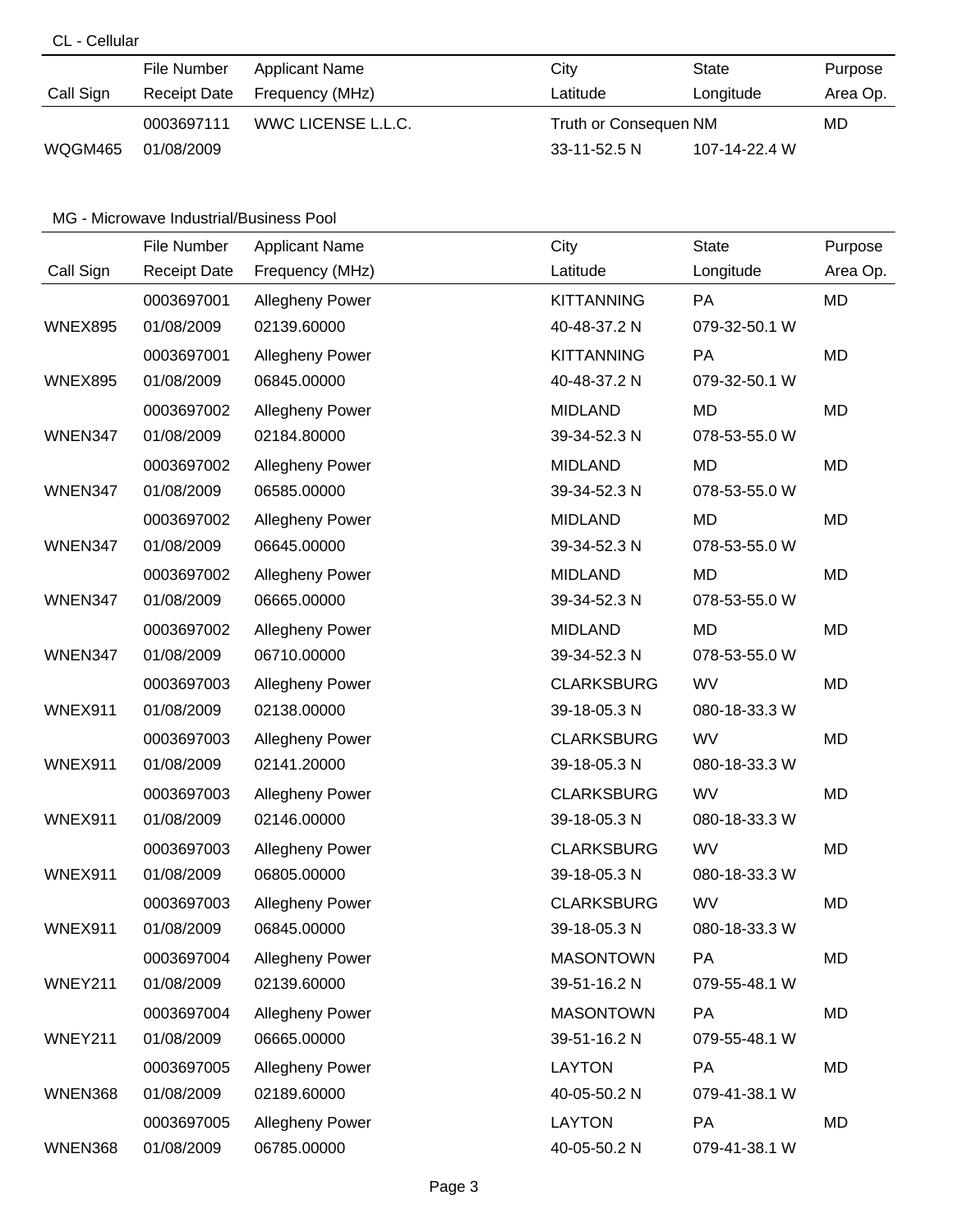### MG - Microwave Industrial/Business Pool

|                | File Number         | <b>Applicant Name</b> | City                 | <b>State</b>  | Purpose   |
|----------------|---------------------|-----------------------|----------------------|---------------|-----------|
| Call Sign      | <b>Receipt Date</b> | Frequency (MHz)       | Latitude             | Longitude     | Area Op.  |
|                | 0003697005          | Allegheny Power       | <b>LAYTON</b>        | PA            | MD        |
| WNEN368        | 01/08/2009          | 06835.00000           | 40-05-50.2 N         | 079-41-38.1 W |           |
|                | 0003697005          | Allegheny Power       | <b>LAYTON</b>        | PA            | MD        |
| WNEN368        | 01/08/2009          | 06855.00000           | 40-05-50.2 N         | 079-41-38.1 W |           |
|                | 0003697006          | Allegheny Power       | <b>LATROBE</b>       | <b>PA</b>     | <b>MD</b> |
| WNEN366        | 01/08/2009          | 02139.60000           | 40-17-23.2 N         | 079-23-13.1 W |           |
|                | 0003697006          | Allegheny Power       | <b>LATROBE</b>       | PA            | <b>MD</b> |
| WNEN366        | 01/08/2009          | 06745.00000           | 40-17-23.2 N         | 079-23-13.1 W |           |
|                | 0003697389          | Allegheny Power       | <b>SALEM</b>         | <b>WV</b>     | MD        |
| <b>WNEX893</b> | 01/09/2009          | 02189.60000           | 39-19-10.3 N         | 080-34-13.3 W |           |
|                | 0003697389          | Allegheny Power       | <b>SALEM</b>         | <b>WV</b>     | MD        |
| <b>WNEX893</b> | 01/09/2009          | 02191.20000           | 39-19-10.3 N         | 080-34-13.3 W |           |
|                | 0003697389          | Allegheny Power       | <b>SALEM</b>         | <b>WV</b>     | MD        |
| <b>WNEX893</b> | 01/09/2009          | 06625.00000           | 39-19-10.3 N         | 080-34-13.3 W |           |
|                | 0003697389          | Allegheny Power       | <b>SALEM</b>         | <b>WV</b>     | MD        |
| <b>WNEX893</b> | 01/09/2009          | 06645.00000           | 39-19-10.3 N         | 080-34-13.3 W |           |
|                | 0003697390          | Allegheny Power       | <b>CROSS CREEK</b>   | PA            | MD        |
| WNTA665        | 01/09/2009          | 02138.00000           | 40-20-35.2 N         | 080-24-39.2 W |           |
|                | 0003697390          | Allegheny Power       | <b>CROSS CREEK</b>   | PA            | MD        |
| <b>WNTA665</b> | 01/09/2009          | 02141.20000           | 40-20-35.2 N         | 080-24-39.2 W |           |
|                | 0003697390          | Allegheny Power       | <b>CROSS CREEK</b>   | PA            | MD        |
| <b>WNTA665</b> | 01/09/2009          | 06615.00000           | 40-20-35.2 N         | 080-24-39.2 W |           |
|                | 0003697390          | Allegheny Power       | <b>CROSS CREEK</b>   | PA            | MD        |
| WNTA665        | 01/09/2009          | 06655.00000           | 40-20-35.2 N         | 080-24-39.2 W |           |
|                | 0003697391          | Allegheny Power       | <b>LOCKVIEW</b>      | PA            | MD        |
| <b>WNEN350</b> | 01/09/2009          | 02134.80000           | 40-09-48.2 N         | 079-55-28.1 W |           |
|                | 0003697391          | Allegheny Power       | <b>LOCKVIEW</b>      | PA            | MD        |
| WNEN350        | 01/09/2009          | 02139.60000           | 40-09-48.2 N         | 079-55-28.1 W |           |
|                | 0003697391          | Allegheny Power       | <b>LOCKVIEW</b>      | PA            | MD        |
| <b>WNEN350</b> | 01/09/2009          | 02146.00000           | 40-09-48.2 N         | 079-55-28.1 W |           |
|                | 0003697391          | Allegheny Power       | <b>LOCKVIEW</b>      | PA            | MD        |
| <b>WNEN350</b> | 01/09/2009          | 06605.00000           | 40-09-48.2 N         | 079-55-28.1 W |           |
|                | 0003697391          | Allegheny Power       | <b>LOCKVIEW</b>      | <b>PA</b>     | MD        |
| <b>WNEN350</b> | 01/09/2009          | 06695.00000           | 40-09-48.2 N         | 079-55-28.1 W |           |
|                | 0003697392          | Allegheny Power       | <b>CONNELLSVILLE</b> | PA            | MD        |
| WNEN367        | 01/09/2009          | 02189.60000           | 40-01-30.2 N         | 079-37-29.1 W |           |
|                | 0003697392          | Allegheny Power       | CONNELLSVILLE        | PA            | MD        |
| WNEN367        | 01/09/2009          | 02197.60000           | 40-01-30.2 N         | 079-37-29.1 W |           |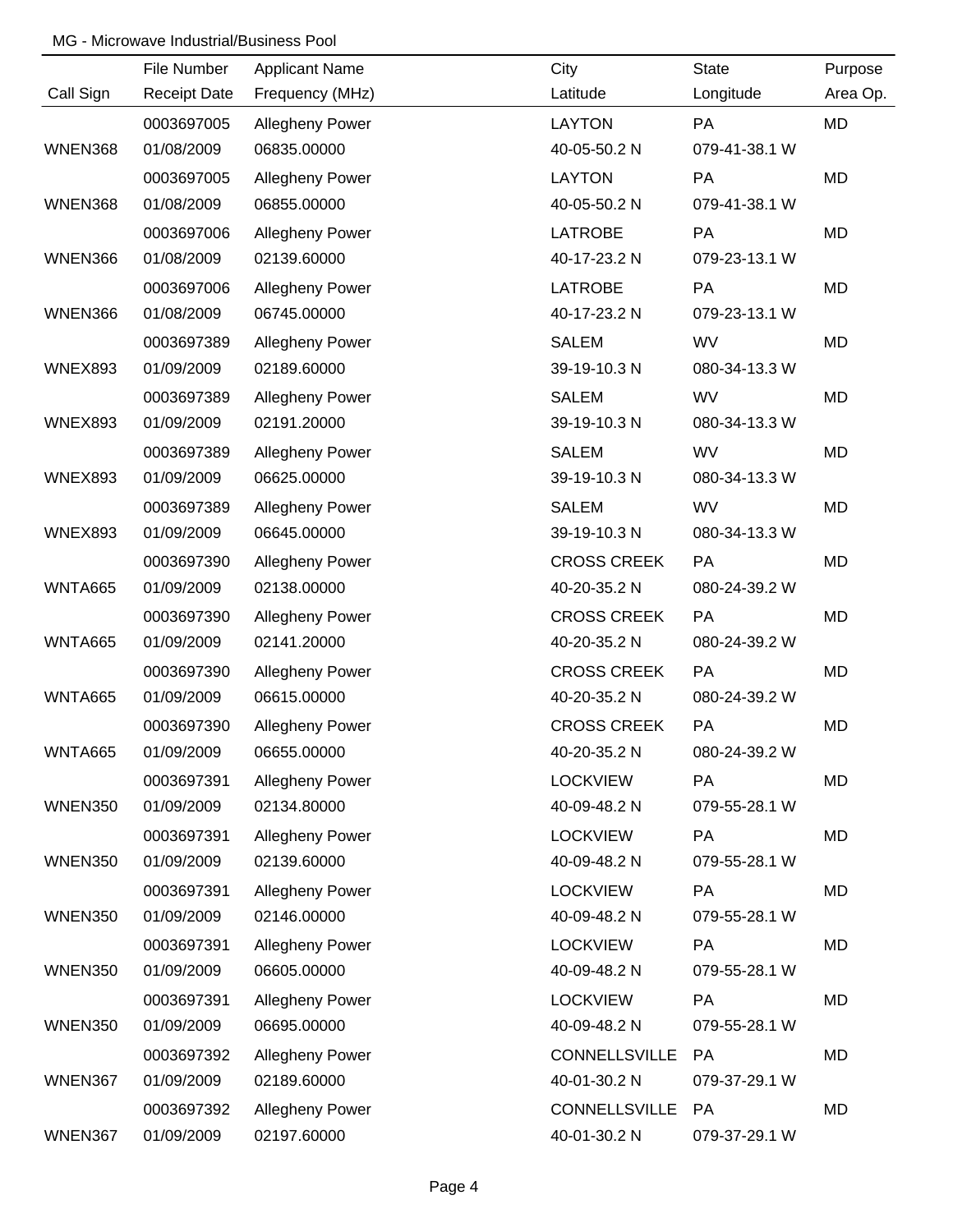### MG - Microwave Industrial/Business Pool

|                | File Number         | <b>Applicant Name</b> | City                 | <b>State</b>  | Purpose   |
|----------------|---------------------|-----------------------|----------------------|---------------|-----------|
| Call Sign      | <b>Receipt Date</b> | Frequency (MHz)       | Latitude             | Longitude     | Area Op.  |
|                | 0003697392          | Allegheny Power       | CONNELLSVILLE        | PA            | MD        |
| WNEN367        | 01/09/2009          | 06625.00000           | 40-01-30.2 N         | 079-37-29.1 W |           |
|                | 0003697392          | Allegheny Power       | <b>CONNELLSVILLE</b> | PA            | <b>MD</b> |
| <b>WNEN367</b> | 01/09/2009          | 06675.00000           | 40-01-30.2 N         | 079-37-29.1 W |           |
|                | 0003697392          | Allegheny Power       | CONNELLSVILLE        | PA            | <b>MD</b> |
| WNEN367        | 01/09/2009          | 06695.00000           | 40-01-30.2 N         | 079-37-29.1 W |           |
|                | 0003697393          | Allegheny Power       | PENNSBORO            | <b>WV</b>     | <b>MD</b> |
| <b>WNEX896</b> | 01/09/2009          | 02139.60000           | 39-19-14.2 N         | 080-52-39.3 W |           |
|                | 0003697393          | Allegheny Power       | <b>PENNSBORO</b>     | <b>WV</b>     | MD        |
| <b>WNEX896</b> | 01/09/2009          | 02144.40000           | 39-19-14.2 N         | 080-52-39.3 W |           |
|                | 0003697393          | Allegheny Power       | <b>PENNSBORO</b>     | <b>WV</b>     | MD        |
| <b>WNEX896</b> | 01/09/2009          | 06785.00000           | 39-19-14.2 N         | 080-52-39.3 W |           |
|                | 0003697393          | Allegheny Power       | <b>PENNSBORO</b>     | <b>WV</b>     | MD        |
| <b>WNEX896</b> | 01/09/2009          | 06855.00000           | 39-19-14.2 N         | 080-52-39.3 W |           |
|                | 0003697394          | Allegheny Power       | <b>WILLOW ISLAND</b> | <b>WV</b>     | MD        |
| WNEX910        | 01/09/2009          | 02181.60000           | 39-21-22.2 N         | 081-15-24.4 W |           |
|                | 0003697394          | Allegheny Power       | <b>WILLOW ISLAND</b> | <b>WV</b>     | MD        |
| WNEX910        | 01/09/2009          | 02192.80000           | 39-21-22.2 N         | 081-15-24.4 W |           |
|                | 0003697394          | Allegheny Power       | <b>WILLOW ISLAND</b> | <b>WV</b>     | MD        |
| WNEX910        | 01/09/2009          | 02194.40000           | 39-21-22.2 N         | 081-15-24.4 W |           |
|                | 0003697394          | Allegheny Power       | <b>WILLOW ISLAND</b> | <b>WV</b>     | MD        |
| WNEX910        | 01/09/2009          | 06595.00000           | 39-21-22.2 N         | 081-15-24.4 W |           |
|                | 0003697394          | Allegheny Power       | <b>WILLOW ISLAND</b> | WV            | MD        |
| <b>WNEX910</b> | 01/09/2009          | 06695.00000           | 39-21-22.2 N         | 081-15-24.4 W |           |
|                | 0003697395          | Allegheny Power       | PLEASANT UNITY PA    |               | MD        |
| WNEN352        | 01/09/2009          | 00954.90000           | 40-14-09.2 N         | 079-21-44.1 W |           |
|                | 0003697395          | Allegheny Power       | PLEASANT UNITY PA    |               | MD        |
| <b>WNEN352</b> | 01/09/2009          | 02189.60000           | 40-14-09.2 N         | 079-21-44.1 W |           |
|                | 0003697395          | Allegheny Power       | PLEASANT UNITY PA    |               | MD        |
| WNEN352        | 01/09/2009          | 06585.00000           | 40-14-09.2 N         | 079-21-44.1 W |           |
|                | 0003697395          | Allegheny Power       | PLEASANT UNITY PA    |               | MD        |
| WNEN352        | 01/09/2009          | 06635.00000           | 40-14-09.2 N         | 079-21-44.1 W |           |
|                | 0003697395          | Allegheny Power       | PLEASANT UNITY PA    |               | MD        |
| WNEN352        | 01/09/2009          | 06645.00000           | 40-14-09.2 N         | 079-21-44.1 W |           |
|                | 0003697395          | Allegheny Power       | PLEASANT UNITY PA    |               | MD        |
| <b>WNEN352</b> | 01/09/2009          | 06655.00000           | 40-14-09.2 N         | 079-21-44.1 W |           |
|                | 0003697395          | Allegheny Power       | PLEASANT UNITY PA    |               | MD        |
| WNEN352        | 01/09/2009          | 06695.00000           | 40-14-09.2 N         | 079-21-44.1 W |           |